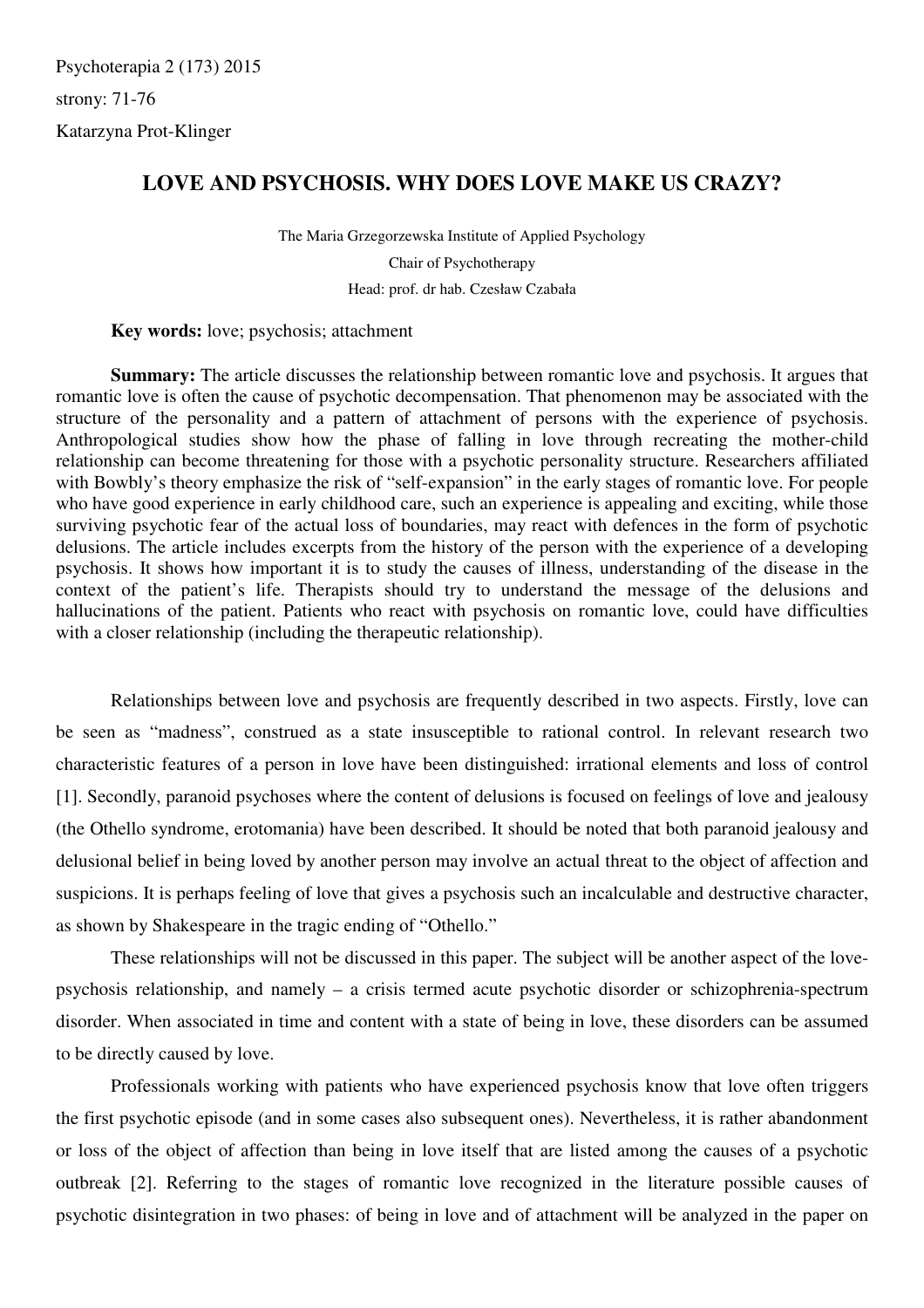the grounds of clinical material. In the research literature the term romantic love is used to denote a loving relationship between a couple or life/sexual/erotic partners as distinguished from love/affection between parents and children, siblings, etc. The term will be used in the former meaning also in this paper.

In neuropsychological studies two phases of love are distinguished: a state of being in love, with an increased release of dopamine, NA and, above all, phenylethylamine (PEA) in the limbic system, and the phase of attachment with increased levels of endorphins, oxytocin, and vasopressin [3, 4].

On the other hand, followers of Bowlby's theory assume that romantic love is a configuration of attachment, caregiving, and sexual relationship [5]. Even the authors who believe in the fundamental role of attachment discern a pre-attachment phase, where sexual attraction and interest are of major importance, as well as a phase of developing a secure attachment bond, where constant physical contact is important. According to Bowlby [6], it takes children about 6 months to develop attachment when being in constant contact with the caregiver. He believed that in adults the development of attachment takes at least as long. Strictly defined attachment begins with extinction of arousal evoked by the presence of another person. In this phase people do not need physical contact so much and are able to endure a temporary separation [7]. Partners create their mental representations in the phases of pre-attachment and developing of attachment. Thus, these initial phases seem to be very sensitive to early attachment-related experiences.

 Psychotic response to falling in love can be construed as a response to an unspecific stimulus or unknown experience that needs to be understood and integrated. Persons responding with psychotic outbreak have not developed resilience that would enable them to cope with an unknown situation [8]. Above all, they lack the ability to symbolize their experiences that in psychosis become tangible "things." This powerful, incomprehensible experience leads to their psychotic disintegration.

 The focus of my interests is the specificity of romantic love. Why is it this experience that results in psychotic decompensation? And there is a question: how often is love the cause of psychosis? I have not investigated this issue in any strict sense in quantitative research, but when working on this paper I have remembered many such patients.

 Nevertheless, I shall try to describe a small clinical sample. I have been conducting long-term therapy with a half-open group of psychotic patients for three years now. Sessions are attended by 7–8 participants, with the total of 15 attendees over the three years. 12 out of the 15 patients associated their first psychotic episode with feelings of erotic nature. Three scenarios can be distinguished there. The first pertains to an early stage, when there is no object of affection yet, and the patient's difficulty consists in containing his/her emerging sexual impulses perceived as destructive. In the second scenario there is an object of affection, very strong feelings of desire, and fear subsequently followed by delusional symptoms. In the third scenario the onset is associated with abandonment.

 An additional problem in love research is that patients with predominance of erotic contents in their psychotic episodes are deeply ashamed of this, therefore some facts can be disclosed only after they develop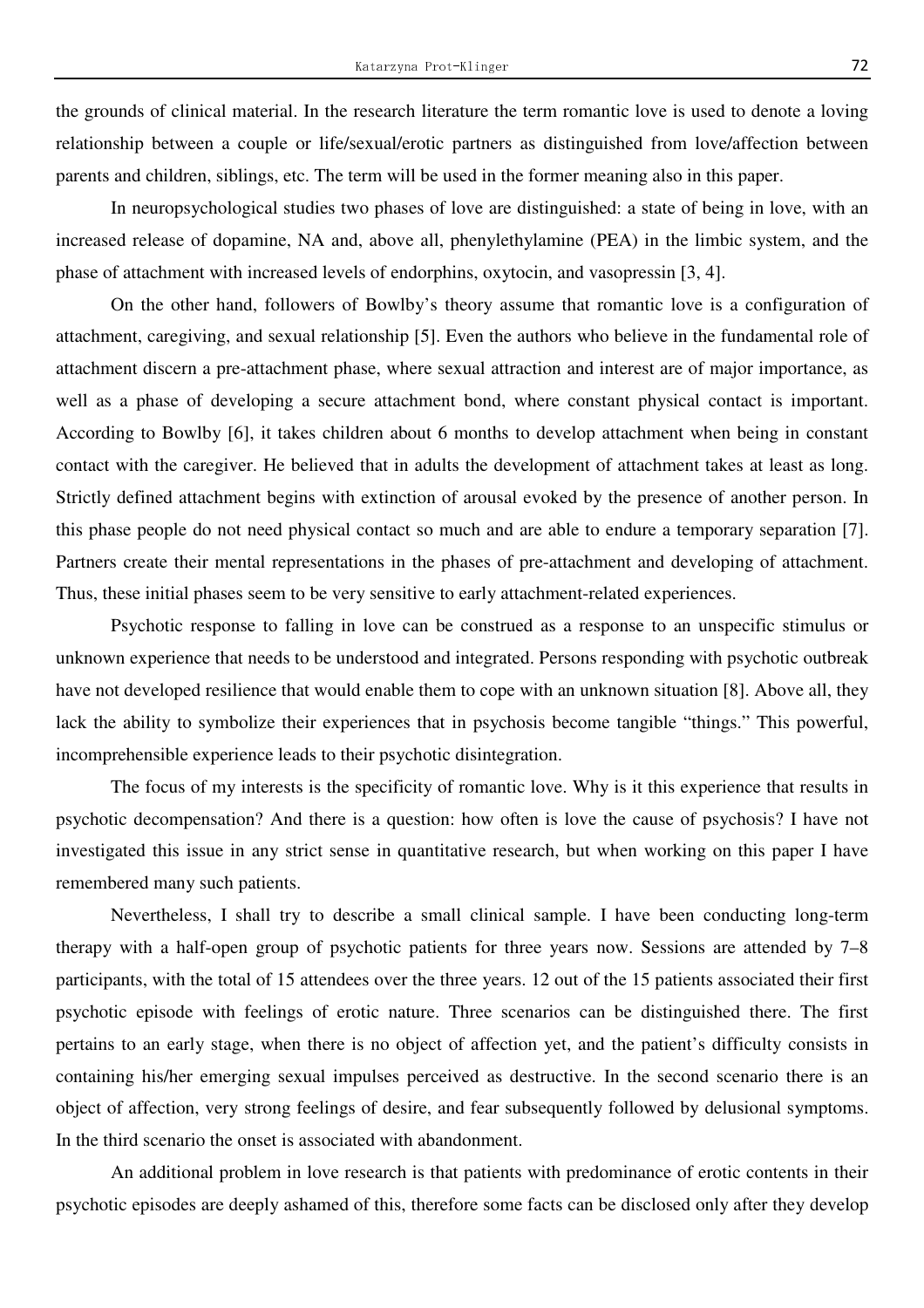a sense of safety in the course of psychotherapy. It is particularly important for patients in group therapy to hear that others have had similar experiences and are less ashamed to talk about it.

 In what follows I shall present an analysis of a text written by a female patient in whom the onset of psychosis was associated with romantic love. Possible causes of her psychotic outbreak in response to being in love will be discussed.

## **Story of Krystyna**

 Krystyna has never been my patient. She described her illness in the form of an interview and allowed me to use it in this article. Krystyna first met Robert during her college years.

*We began dating a month before our summer holidays. I was afraid that a three-month separation would be destructive to our relationship. That is why I asked Robert to visit me in my home town. He promised he would come. Well, then it started. I was waiting for him under great stress. I was aware that men were hunters, that guys would rather chase girls and so I should not make the first move, that if I called him first, I would scare him away. He would bolt. That is why I did nothing. But the stress related to this, thinking whether he would come or not, was overwhelming. Psychosis had started a few days before Robert's visit, growing up slowly, imperceptibly. Forcing me to behave bizarrely. E.g. something, some strange power, made me go to the hairdresser's to have my head shaved. Fortunately, the hairdresser refused to shave my long, thick, chestnut hair, and only cut it short.* 

 Krystyna describes her first psychotic episode as associated with her apprehensions and hopes concerning their relationship. She wrote: "*Men were hunters*", never mentioning her own needs and dilemmas. She seemed to feel like taking the first step, but perhaps was afraid to do so, it could be easier for her to think about Robert as "*A guy who would rather chase girls*" than to think about her own barriers. In this dilemma Krystyna decided to have her head shaved, which in traditional cultures is a sign of discarded sexuality. Was that meant to protect her from sexual impulses?

*On the day of Robert's arrival I went to meet him at the railway station. When he got off the train he tried to kiss me on the chee, but I pushed him away. He was surprised. We went home but I already behaved abnormally. I served him a half-cooked chicken, I was so muddle-headed I could not focus on our conversation. I remember I had borrowed a cookbook with recipes for pizza, as it was Robert's favourite dish. I had planned to cook pizza for him, but suddenly I heard a voice somewhere in my head: Cook a large*  pot of letcho because all your college friends are coming and you must have something to feed them. I *obeyed*.

 Krystyna had planned to make pizza for Robert but she failed to do so. Was it only a rebellion that could not be expressed otherwise ("I won't do what you would want me to do"), or her wish to avoid being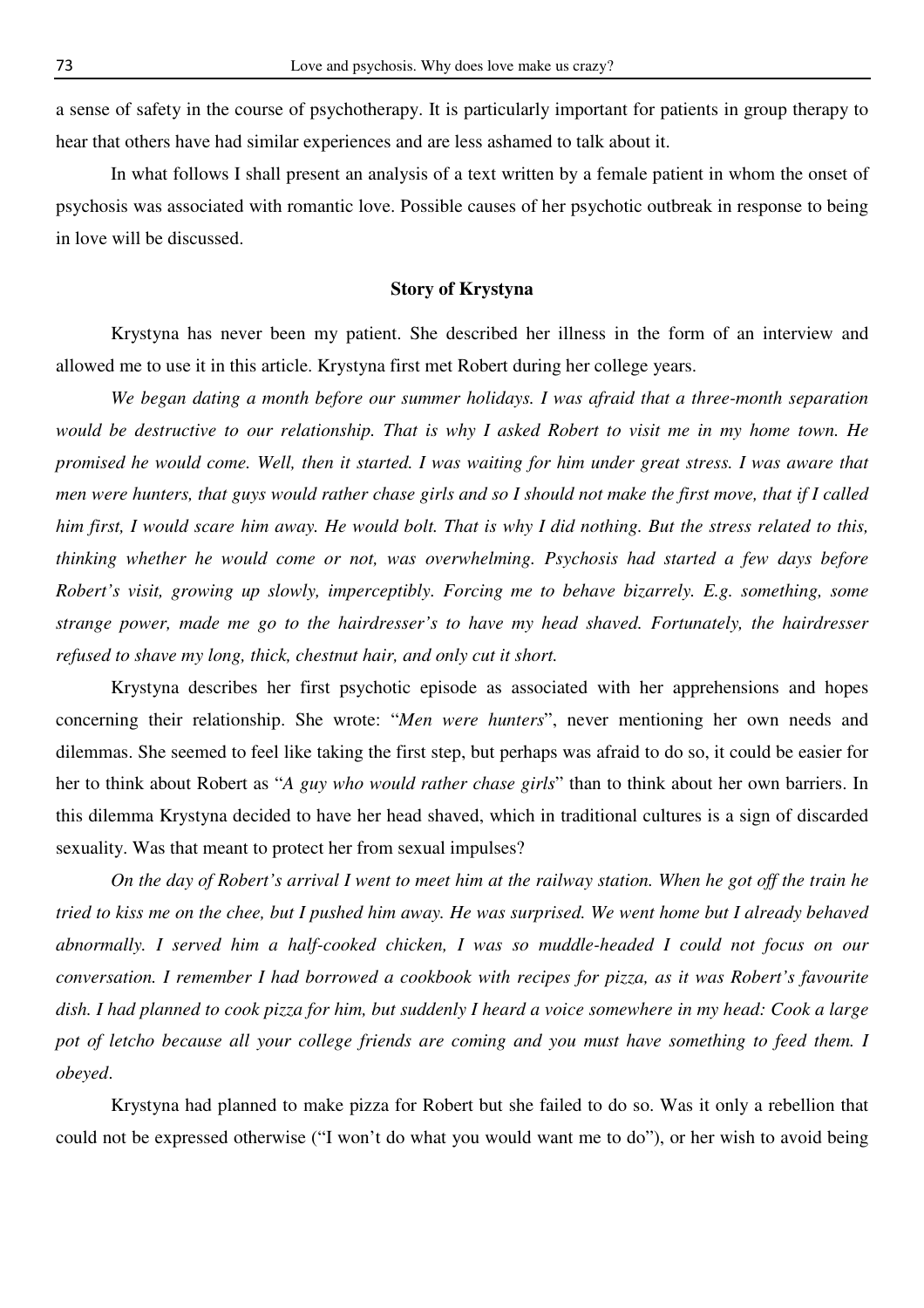alone with him? It might be also a denial of her desire for closeness, the same as in the hairdresser's episode, where shaving her head was meant to protect her from her own sexuality.

 *My mother had coaxed me to go to a solarium where I suffered an extremely severe claustrophobic attack, shouting, crying and struggling to get out of the machine on my own. Then I started to imagine that I had been hypnotized by Robert and could free myself from this state by self-inflicted physical pain. I would take then a large chopping knife and start "scratching" my legs with it, until they were streaming with blood.* 

Claustrophobic attacks can be interpreted as a fear of being "closed" in a relationship, or as an apprehension about dependence. Closeness is perceived as dangerous – signified by being closed, hypnotized. At the same time the patient's own desires are completely projected onto the object. Krystyna writing about "this state" hoped to free herself from it by self-inflicted physical pain. Psychotic fear is associated with threatened identity and with a sense of loss of the body boundaries. These patients use selfinflicted pain, e.g. cutting their skin, to feel they do exist and have their own boundaries. In Krystyna's case being in love resulted in a loss of boundaries, which evoked her fear leading to self-injury. In her narration the image of her "Legs streaming with blood" is strikingly plastic. Blood is an obvious symbol of sexual maturity. Is that what Krystyna symbolically expressed?

 Nevertheless, Krystyna married Robert and got pregnant. Another episode of her psychotic decompensation occurred in the maternity ward prior to childbirth:

 *I began to suspect my husband of cheating on me. I tried to convince the nurses that he had brought me there so as to shack up with someone in our home at that time. I threw our new camera at the window, luckily the window pane was not broken. I beat a nurse up*.

Post-partum psychoses are related to hormonal changes and to childbirth, which is a dramatic separation from the child. However, Krystyna felt threatened prior to the delivery, when her husband had left her in the hospital. Believing it had not been done for her sake, she regarded it as "cheating." How can it be interpreted? Perhaps as her difficult-to-accept ambivalence towards having a baby. Much earlier, having learned about her pregnancy, she wrote: *Well… I was pleased. So that I could tell my child that I was honestly pleased with its coming into the world*. She wrote just as honestly that it was her husband who wanted to have a baby. Could the baby be "a third party" intruding itself in the marital relationship at that time? Is it what Krystyna meant writing that "Her husband has someone else"? Fears about *harming the baby* recurred later: *I was tormented by an obsessive belief that I would take an axe and cut the baby's fingers off. Or that I am so absent-minded that I would leave the child somewhere in front of a shop and forget about it*.

Krystyna never wrote about her childhood experiences with her mother, but this omission may be significant. Her depressive mood she described post-partum and called *gaping at the ceiling*, suggests her difficulties in building a positive relationship with the baby. She reported her difficulties in doing household chores, with the baby presented as another "chore" or burden.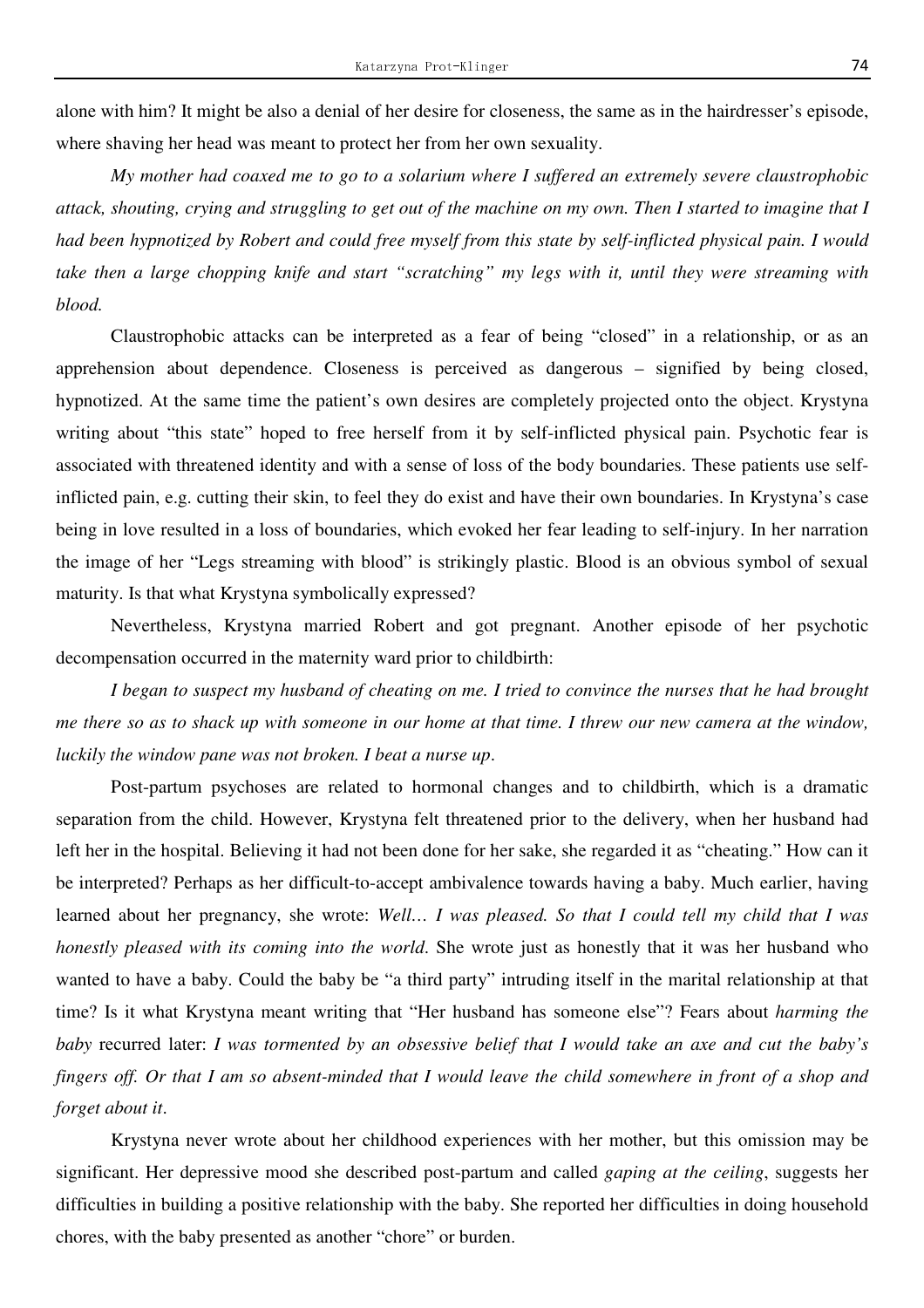Krystyna admitted to having ever-present thoughts/delusions she was ashamed to talk about. She mentioned only once a situation of this type that occurred in the psychiatric ward. *One of the female patients, a slut, borrowed my deodorant. I am positive the she was masturbating in my presence with this deodorant, so I went to wash it when she gave it back. Delusion or not?* 

Since I have never worked with Krystyna, it is difficult to interpret the function of this (supposedly) projection – does it signify her wish for closeness with a woman and erotization of these feelings? Or rather a denial of her sexual needs?

 Krystyna's story exemplifies how psychosis can be triggered at various stages of life by different factors – while initially being in love plays a major role, frustrations associated with the attachment phase become important later.

Why being in love may be specifically associated with a psychotic outbreak? Disorder at the psychotic level denotes fixation in the early symbiotic phase (autistic-contiguous according to Ogden) [9], involving difficulty in differentiation between the internal and the external. In the stage of being in love communication as a whole is associated with bodily sensations. Helen Fisher [10] referring to the studies by Givens [11] and Perper [12] describes several phases of "courtship": the first is "attention getting", followed by "recognition", "conversation (or grooming talk)", then "touch" and "body synchrony." Particularly the phases of touching and body synchrony unconsciously re-enact an early stage in the mother-child relationship. "Body synchrony" is nothing else but a repetition of reflecting in the mother-child relationship. A large proportion of patients with psychotic personality structure had no good experiences in that developmental stage. Understandably, this phase of love with its very primary, pre-verbal communication, may reenact their trauma or failure in relation with the primary object.

 The stage of falling in love is described also as "self-expansion" [13] – characterized by a sense of losing one's boundaries and merging our self with that of another person. This condition is attractive and exciting to persons who have good early care experiences, while those who feel psychotic fear of the actual loss of boundaries and of being overwhelmed by another person may respond to it with psychotic defences in the form of delusions. E.g. Elyn Saks who suffers from psychosis wrote: "However, 'becoming one flesh' with a man seemed like I was losing my own self, it was sometimes frightening, as if something terrible lurked right on the other side, as if I was to fall into an abyss" [14].

In some patients decompensation is associated with a loss of the object of attachment. Interestingly, (although caution must be exercised), the course of psychosis seems to be different in those two situations. The course of psychotic disorder in people who are in love resembles that of falling in love – it is sudden, violent, and accompanied by manic-like symptoms. On the other hand, those who have lost the object of affection respond to the loss in a more depressive way – their psychotic disorder is mildly symptomatic,